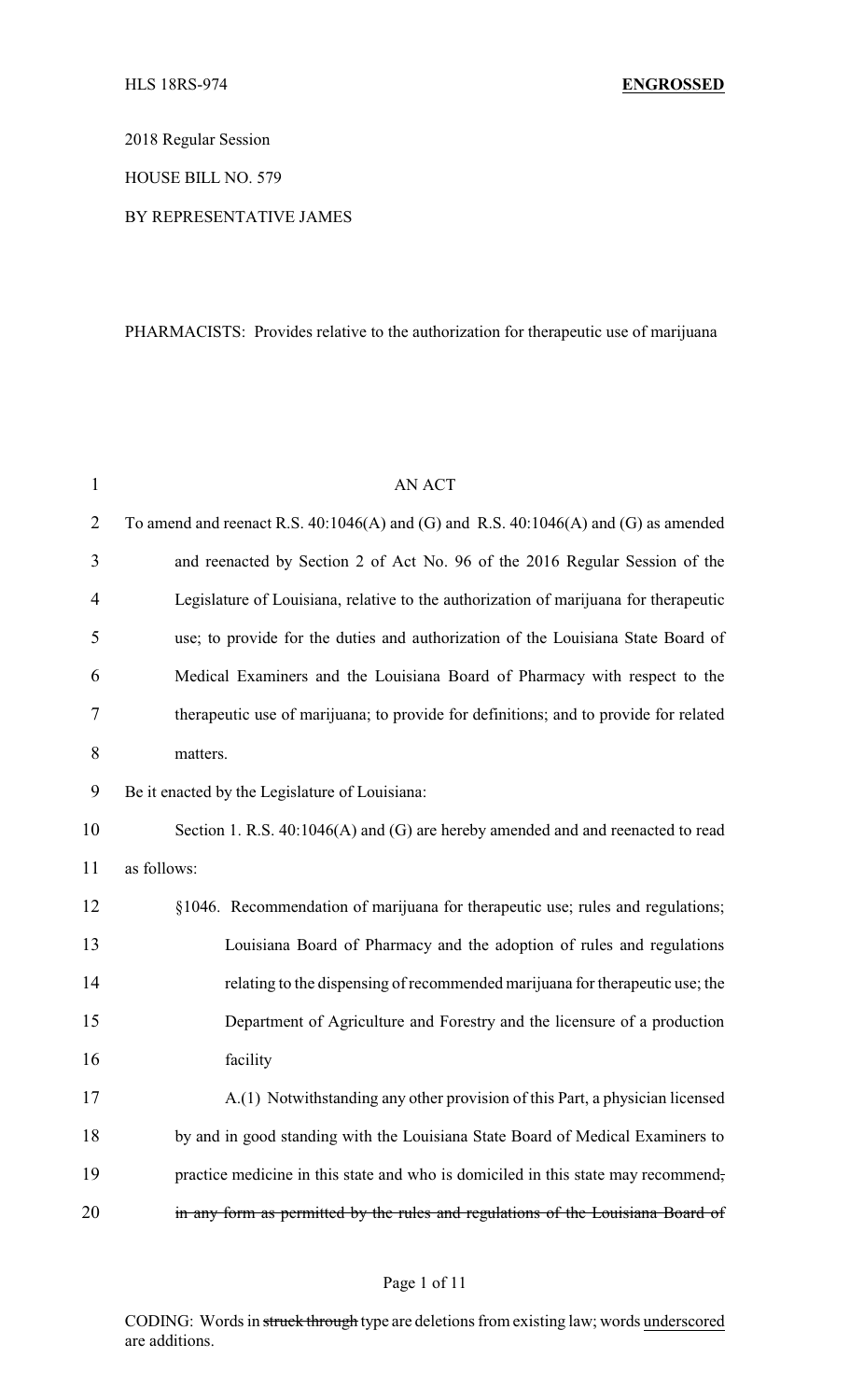Pharmacy except for inhalation, and raw or crude marijuana, tetrahydrocannabinols, 2 or a chemical derivative of tetrahydrocannabinols marijuana or marijuana preparations for therapeutic use by patients clinically diagnosed as suffering from a debilitating medical condition.

 (2)(a) For purposes of this Subsection, "debilitating medical condition" means cancer, glaucoma, positive status for human immunodeficiency virus, acquired immune deficiency syndrome, cachexia or wasting syndrome, seizure disorders, epilepsy, spasticity, severe muscle spasms, intractable pain, Crohn's disease, muscular dystrophy, or multiple sclerosis, or post-traumatic stress disorder.

 (b) Intractable pain means a pain state in which the cause of the pain cannot 11 be removed or otherwise treated with the consent of the patient and which, in the generally accepted course of medical practice, no relief or cure of the cause of the 13 pain is possible, or none has been found after reasonable efforts. It is pain so chronic and severe as to otherwise warrant an opiate prescription.

 (c) The Louisiana State Board of Medical Examiners shall adopt rules relating to the approval or denial of additional qualifying conditions.

 (d) If the United States Food and Drug Administration approves the use of medical marijuana in the same form provided for in this Part for any debilitating medical condition specifically identified in this Paragraph, that medical condition shall no longer be covered by the provisions of this Part.

 $\left(\frac{e}{e}\right)$  If the United States Food and Drug Administration approves the use of medical marijuana in a form or derivative different than provided for in this Part for any debilitating medical condition specifically identified in this Paragraph, the disease state shall remain covered by the provisions of this Part. The patient shall first be treated by the approved form or derivative of medical marijuana through utilization of step therapy or fail first protocols. If, after use of the United States Food and Drug Administration approved form or derivative of medical marijuana, the physician determines that the preferred treatment required under step therapy or fail first protocol has been ineffective in the treatment of the patient's debilitating

#### Page 2 of 11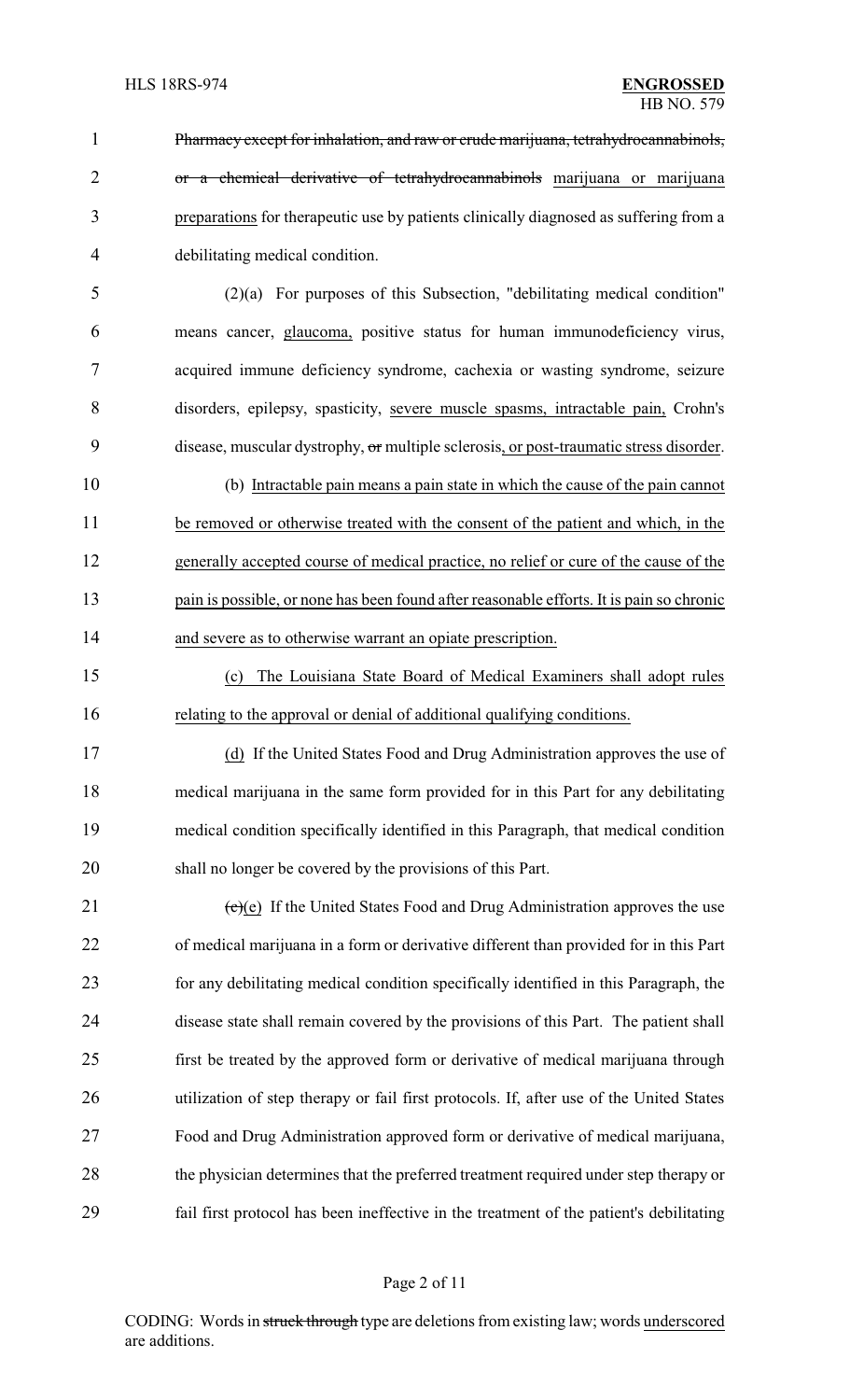medical condition, he may recommend the form of medical marijuana provided for 2 in this Part for use by the patient as medically necessary.

- (3) For purposes of this Part, "recommend" or "recommended" means an order from a physician domiciled in Louisiana and licensed and in good standing with the Louisiana State Board of Medical Examiners and authorized by the board to recommend medical marijuana that is patient-specific and disease-specific in accordance with Paragraph (2) of this Subsection, and is communicated by any means allowed by the Louisiana Board of Pharmacy to a Louisiana-licensed pharmacist in a Louisiana-permitted dispensing pharmacyas described in Subsection G of this Section, and is preserved on file as required byLouisiana law or federal law regarding medical marijuana. 12 (4) Physicians shall may recommend use of medical marijuana for treatment of debilitating medical conditions in accordance with rules and regulations promulgated by the Louisiana State Board of Medical Examiners. (5) Any member of the public may petition the Louisiana State Board of Medical Examiners for the addition of serious medical conditions and medical marijuana treatment options. (6) The Louisiana State Board of Medical Examiners shall submit to the Senate and House committees on health and welfare on an annual basis not less than sixty days prior to the beginning of the regular session of the legislature a report as 21 to any additional diseases or medical conditions that should will be added to the list of eligible diseases and conditions for recommendation pursuant to review of public notice and comment. **\*** \* \* \* G.(1) The Louisiana Board of Pharmacy shall develop an annual, nontransferable specialty license for a pharmacy to dispense recommended
- 28 the state to no more than ten licensees. The Louisiana Board of Pharmacy shall

## Page 3 of 11

marijuana for therapeutic use and shall limit the number of such licenses granted in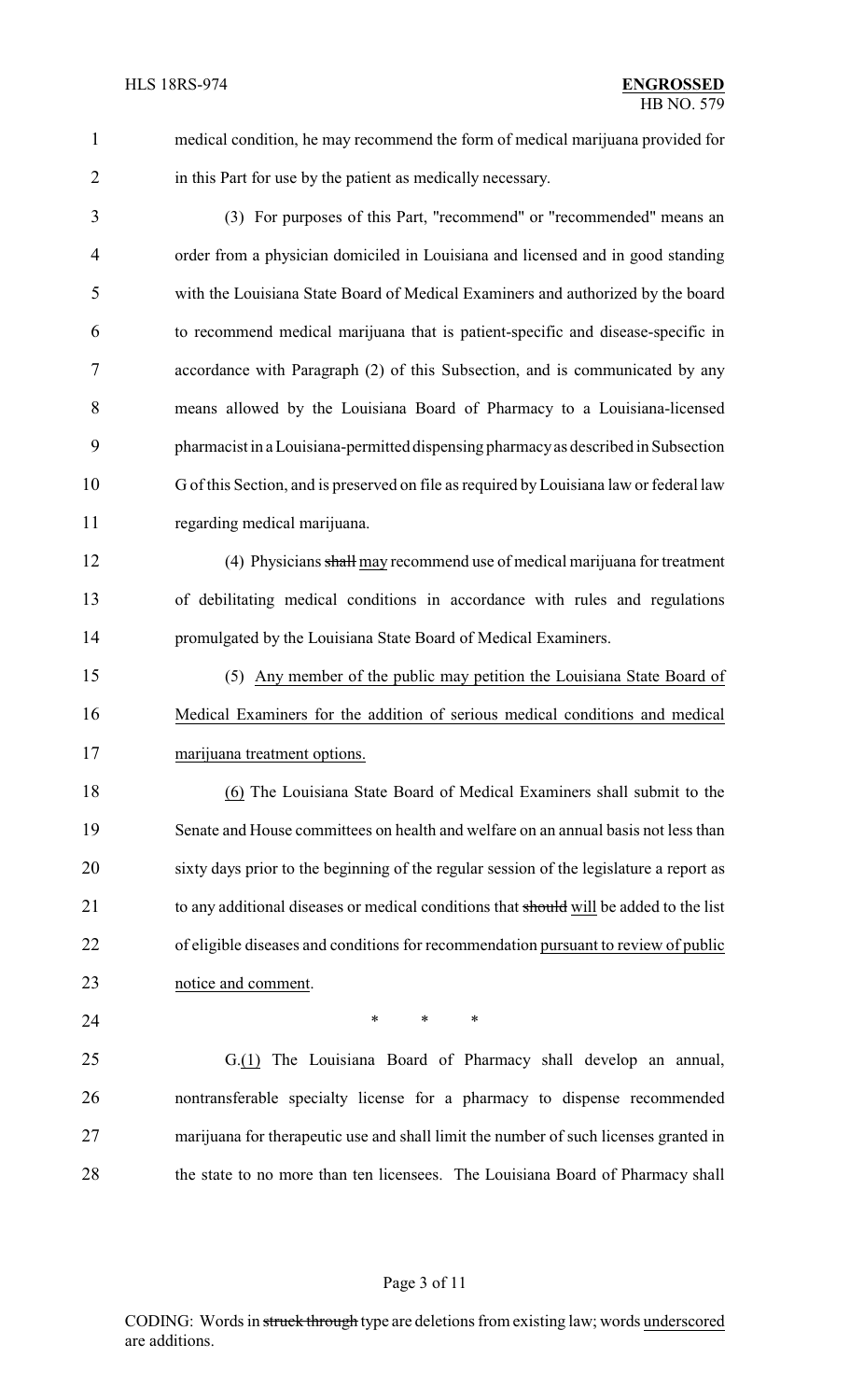| $\mathbf{1}$ | develop rules and regulations regarding the geographical locations of dispensing          |  |
|--------------|-------------------------------------------------------------------------------------------|--|
| 2            | pharmacies in Louisiana.                                                                  |  |
| 3            | Pharmacists licensed pursuant to this Section may dispense marijuana                      |  |
| 4            | preparations and marijuana paraphernalia to patients enrolled in the state-sponsored      |  |
| 5            | medical marijuana program in Louisiana, their caregivers, and minor patients'             |  |
| 6            | domiciliary parents.                                                                      |  |
| 7            | Licensed dispensing pharmacies may not dispense raw or crude<br>(3)                       |  |
| 8            | marijuana to a patient or a parent or caregiver of a patient.                             |  |
| 9            | (4) No patient enrolled in the state-sponsored medical marijuana program                  |  |
| 10           | may smoke marijuana or marijuana preparations. A qualifying patient may vaporize          |  |
| 11           | marijuana preparations.                                                                   |  |
| 12           | $(5)(a)$ For the purposes of this Subsection, "marijuana paraphernalia" means             |  |
| 13           | objects used, intended for use, or designated for use in preparing, storing, ingesting,   |  |
| 14           | vaporizing, or otherwise introducing medical marijuana into the human body. The           |  |
| 15           | term does not include objects meant for smoking marijuana.                                |  |
| 16           | (b) For the purposes of this Subsection, "marijuana preparations" means any               |  |
| 17           | form authorized by and consistent with the rules adopted by the Louisiana Board of        |  |
| 18           | Pharmacy.                                                                                 |  |
| 19           | (c) For the purposes of this Subsection, "vaporize" means heating below the               |  |
| 20           | point of combustion.                                                                      |  |
| 21           | $\ast$<br>$\ast$<br>$\ast$                                                                |  |
| 22           | Section 2. R.S. 40:1046(A) and (G) as amended and reenacted by Section 2 of Act           |  |
| 23           | No. 96 of the 2016 Regular Session of the Legislature of Louisiana are hereby amended and |  |
| 24           | reenacted to read as follows:                                                             |  |
| 25           | Section 2. R.S. 40:1046 is hereby amended and reenacted to read as follows:               |  |
| 26           | §1046. Prescription of marijuana for therapeutic use; rules and regulations;              |  |
| 27           | Louisiana Board of Pharmacy and the adoption of rules and                                 |  |
| 28           | regulations relating to the dispensing of prescribed marijuana for                        |  |

# Page 4 of 11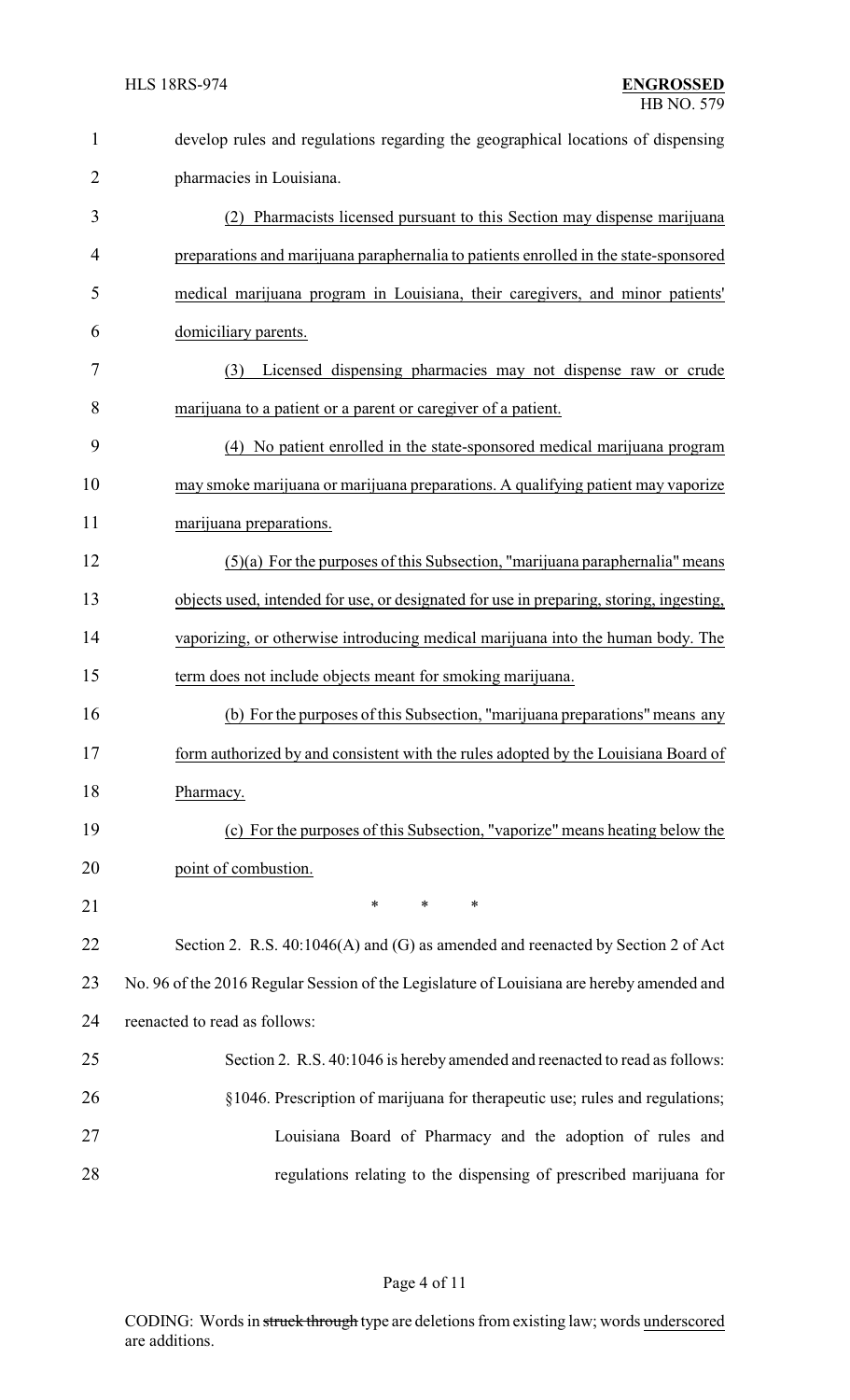therapeutic use; the Department of Agriculture and Forestry and the 2 licensure of a production facility A.**(1)** Notwithstanding any other provision of this Part, a physician licensed **by and in good standing with the Louisiana State Board of Medical Examiners**to practice medicine in this state **and who is domiciled in this state** may prescribe, in any form as permitted by the rules and regulations of the Louisiana Board of Pharmacy except for inhalation, and raw or crude marijuana, tetrahydrocannabinols, or a chemical derivative of tetrahydrocannabinols **marijuana or marijuana preparations** for therapeutic use by patients clinically diagnosed as suffering from **a debilitating medical condition** glaucoma, symptoms resulting from the 12 administration of chemotherapy cancer treatment, and spastic quadriplegia in accordance with rules and regulations promulgated by the Louisiana State Board of Medical Examiners. The Louisiana State Board of Medical Examiners shall submit to the Senate and House committees on health and 16 welfare on an annual basis not less than sixty days prior to the beginning of 17 the regular session of the legislature a report as to any additional diseases or medical conditions that should be added to the list of eligible diseases and conditions for prescription. **(2)(a) For purposes of this Subsection, "debilitating medical condition" means cancer, glaucoma, positive status for human immunodeficiency virus, acquired immune deficiency syndrome, cachexia or wasting syndrome, seizure disorders, epilepsy, spasticity, severe muscle spasms, intractable pain, Crohn's disease, muscular dystrophy, or multiple sclerosis, or post-traumatic stress disorder. (b) Intractable pain means a pain state in which the cause of the pain cannot be removed or otherwise treated with the consent of the patient and which, in the generally accepted course of medical practice, no relief or cure of the cause of the pain is possible, or none has been**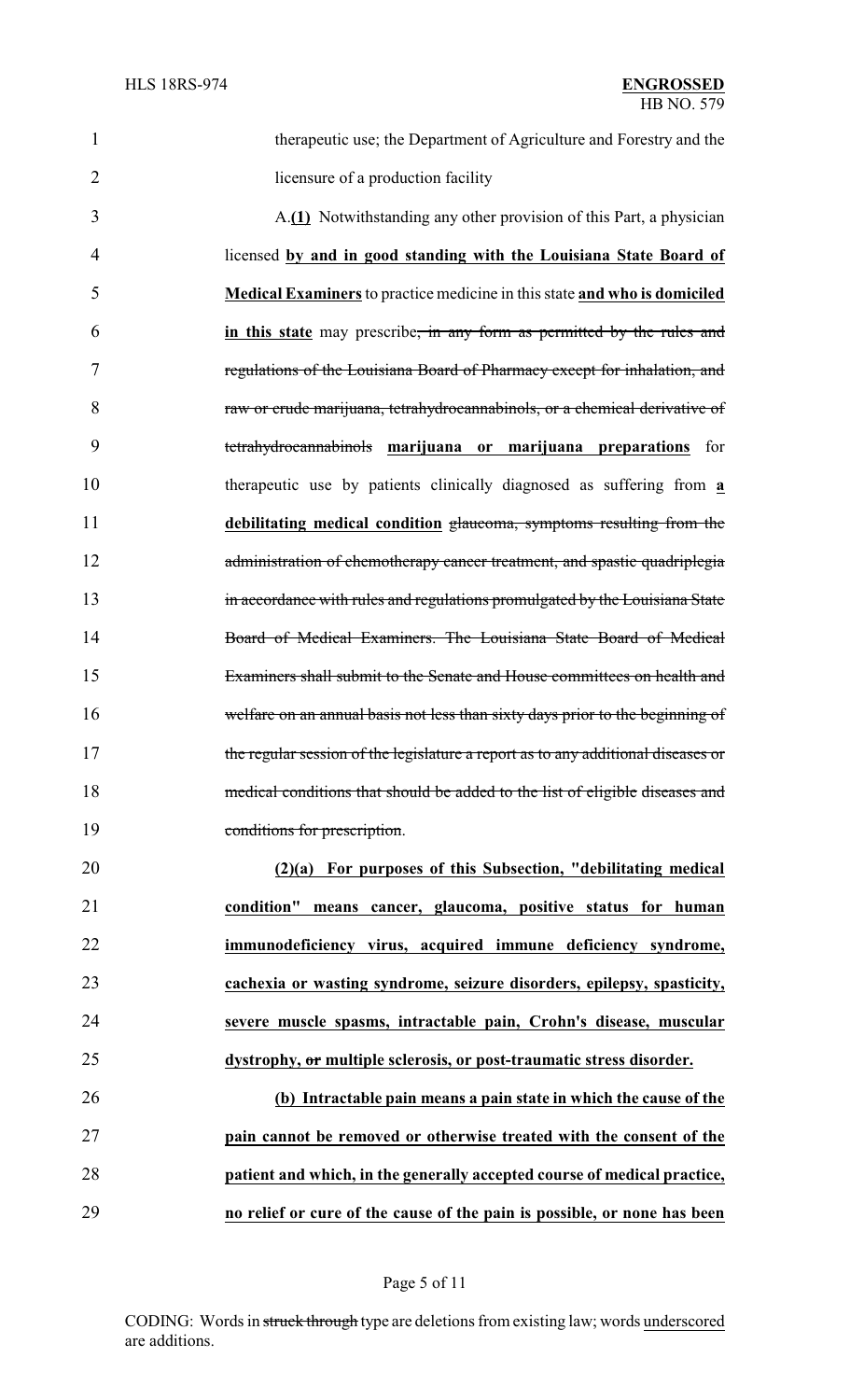| $\mathbf{1}$   | found after reasonable efforts. It is pain so chronic and severe as to           |
|----------------|----------------------------------------------------------------------------------|
| $\overline{2}$ | otherwise warrant an opiate prescription.                                        |
| 3              | (c) The Louisiana State Board of Medical Examiners shall adopt                   |
| 4              | rules relating to the approval or denial of additional qualifying                |
| 5              | conditions.                                                                      |
| 6              | $\left(\frac{1}{b}\right)$ (d) If the United States Food and Drug Administration |
| 7              | approves the use of medical marijuana in the same form provided for in           |
| 8              | this Part for any debilitating medical condition specifically identified in      |
| 9              | this Paragraph, that medical condition shall no longer be covered by the         |
| 10             | provisions of this Part.                                                         |
| 11             | (c) (e) If the United States Food and Drug Administration                        |
| 12             | approves the use of medical marijuana in a form or derivative different          |
| 13             | than provided for in this Part for any debilitating medical condition            |
| 14             | specifically identified in this Paragraph, the disease state shall remain        |
| 15             | covered by the provisions of this Part. The patient shall first be treated       |
| 16             | by the approved form or derivative of medical marijuana through                  |
| 17             | utilization of step therapy or fail first protocols. If, after use of the        |
| 18             | United States Food and Drug Administration approved form or                      |
| 19             | derivative of medical marijuana, the physician determines that the               |
| 20             | preferred treatment required under step therapy or fail first protocol           |
| 21             | has been ineffective in the treatment of the patient's debilitating medical      |
| 22             | condition, he may prescribe the form of medical marijuana provided for           |
| 23             | in this Part for use by the patient as medically necessary.                      |
| 24             | For purposes of this Part, "prescribe" or "prescription"<br>(3)                  |
| 25             | means an order from a physician domiciled in Louisiana and licensed              |
| 26             | and in good standing with the Louisiana Board of Medical Examiners               |
| 27             | and authorized by the board to prescribe medical marijuana that is               |
| 28             | patient-specific and disease-specific in accordance with Paragraph (2) of        |
| 29             | this Subsection, and is communicated by any means allowed by the                 |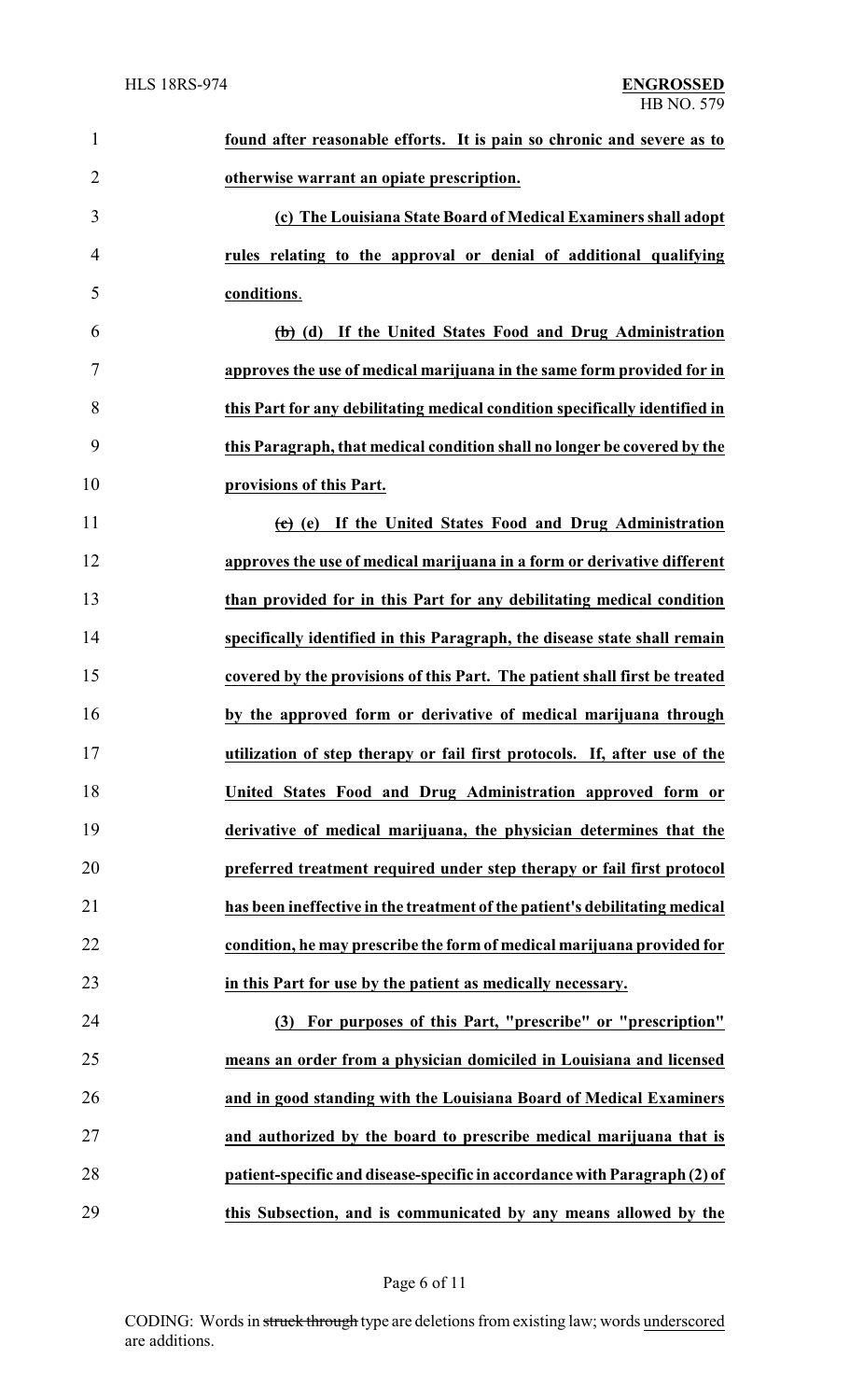| $\mathbf{1}$   | Louisiana Board of Pharmacy to a Louisiana-licensed pharmacist in a          |
|----------------|------------------------------------------------------------------------------|
| $\overline{2}$ | Louisiana-permitted dispensing pharmacy as described in Subsection G         |
| 3              | of this Section, and is preserved on file as required by Louisiana law or    |
| 4              | federal law regarding medical marijuana.                                     |
| 5              | (4) Physicians shall may prescribe the use of medical marijuana              |
| 6              | for treatment of debilitating medical conditions in accordance with rules    |
| 7              | and regulations promulgated by the Louisiana State Board of Medical          |
| 8              | <b>Examiners.</b>                                                            |
| 9              | (5) Any member of the public may petition the Louisiana State                |
| 10             | Board of Medical Examiners for the addition of serious medical               |
| 11             | conditions and medical marijuana treatment options.                          |
| 12             | (5) (6) The Louisiana State Board of Medical Examiners shall                 |
| 13             | submit to the Senate and House committees on health and welfare on an        |
| 14             | annual basis not less than sixty days prior to the beginning of the regular  |
| 15             | session of the legislature a report as to any additional diseases or medical |
| 16             | conditions that should will be added to the list of eligible diseases and    |
| 17             | conditions for recommendation pursuant to review of public notice and        |
| 18             | comment.                                                                     |
| 19             | *<br>$\ast$<br>∗                                                             |
| 20             | <b>H.G.(1)</b> The Louisiana Board of Pharmacy shall develop an annual,      |
| 21             | nontransferable specialty license for a pharmacy to dispense prescribed      |
| 22             | marijuana for therapeutic use and shall limit the number of such licenses    |
| 23             | granted in the state to no more than ten licensees. The Louisiana Board of   |
| 24             | Pharmacy shall develop rules and regulations regarding the geographical      |
| 25             | locations of dispensing pharmacies in Louisiana.                             |
| 26             | Pharmacists licensed pursuant to this Section may dispense<br>(2)            |
| 27             | marijuana preparations and marijuana paraphernalia to patients               |
| 28             | enrolled in the state-sponsored medical marijuana program in                 |
| 29             | Louisiana, their caregivers, and minor patients' domiciliary parents.        |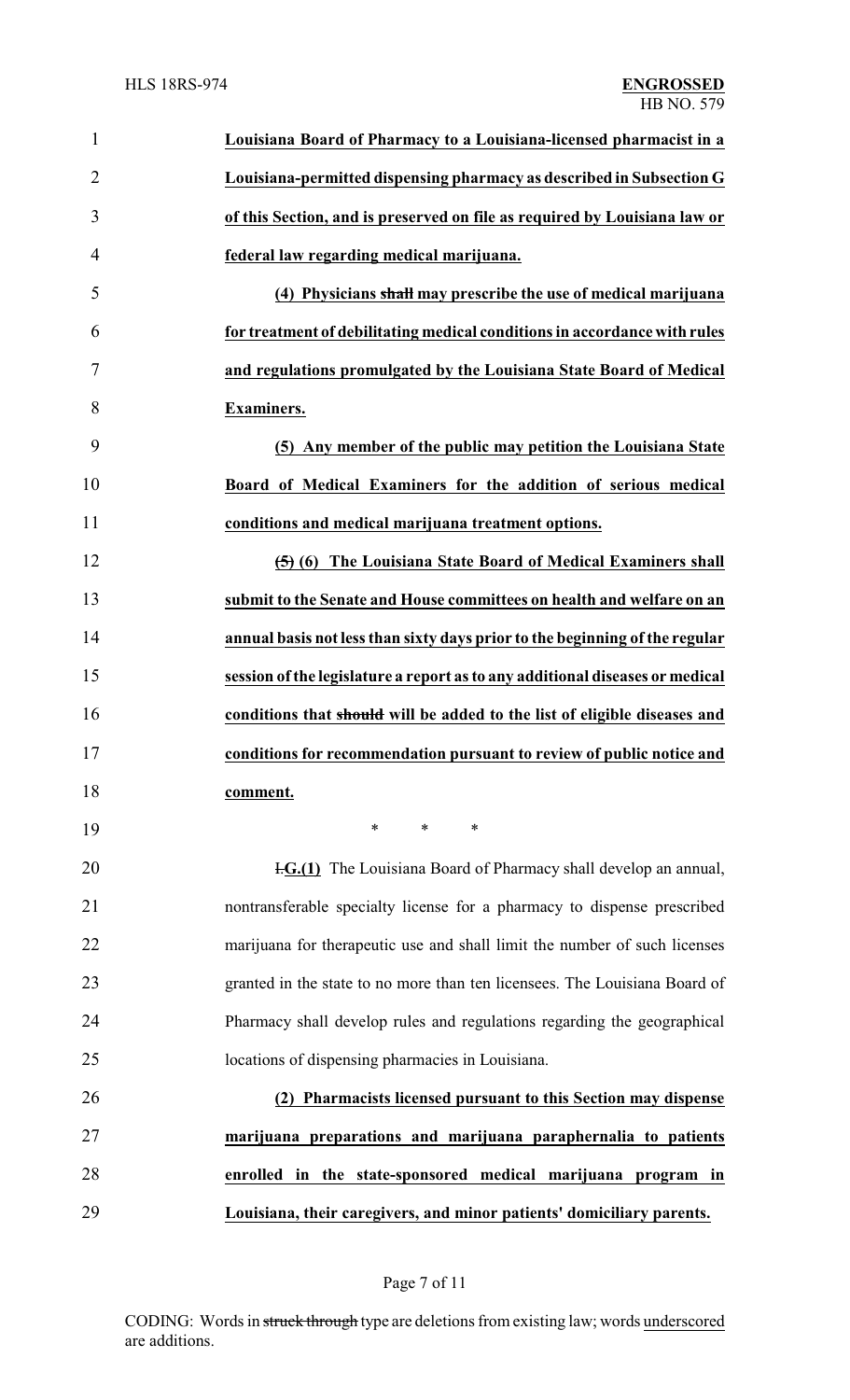| $\mathbf{1}$   | (3) Licensed dispensing pharmacies may not dispense raw or                 |
|----------------|----------------------------------------------------------------------------|
| $\overline{2}$ | crude marijuana a patient or a parent or caregiver of a patient.           |
| 3              | (4) No patient enrolled in the state-sponsored medical marijuana           |
| $\overline{4}$ | program may smoke marijuana or marijuana preparations. A qualifying        |
| 5              | patient may vaporize marijuana preparations.                               |
| 6              | For the purposes of this Subsection, "marijuana<br>(5)(a)                  |
| 7              | paraphernalia" means objects used, intended for use, or designated for     |
| 8              | use in preparing, storing, ingesting, vaporizing, or otherwise introducing |
| 9              | medical marijuana into the human body. The term does not include           |
| 10             | objects meant for smoking marijuana.                                       |
| 11             | For the purposes of this Subsection, "marijuana<br>(b)                     |
| 12             | preparations" means any form authorized by and consistent with the         |
| 13             | rules adopted by the Louisiana Board of Pharmacy.                          |
| 14             | For the purposes of this Subsection, "vaporize" means<br>(c)               |
| 15             | heating below the point of combustion.                                     |
| 16             | $\ast$<br>*<br>*                                                           |
|                |                                                                            |

## DIGEST

The digest printed below was prepared by House Legislative Services. It constitutes no part of the legislative instrument. The keyword, one-liner, abstract, and digest do not constitute part of the law or proof or indicia of legislative intent. [R.S. 1:13(B) and 24:177(E)]

| HB 579 Engrossed | 2018 Regular Session | James |
|------------------|----------------------|-------|
|                  |                      |       |

**Abstract:** Provides relative to the conditions for which medical marijuana may be recommended or prescribed.

## **Recommendation of Medical Marijuana**

Present law authorizes physicians who are domiciled in La. and licensed by and in good standing with the La. State Board of Medical Examiners to recommend tetrahydrocannabinols (commonly referred to as "medical marijuana"), or chemical derivatives thereof, for therapeutic use by patients clinically diagnosed as suffering from a debilitating medical condition. Defines "debilitating medical condition" to mean cancer, positive status for human immunodeficiency virus, acquired immune deficiency syndrome, cachexia or wasting syndrome, seizure disorders, epilepsy, spasticity, Crohn's disease, muscular dystrophy, or multiple sclerosis.

Proposed law revises present law to authorize physicians who are domiciled in La. and licensed by and in good standing with the La. State Board of Medical Examiners to recommend marijuana or marijuana preparations for therapeutic use by patients clinically

#### Page 8 of 11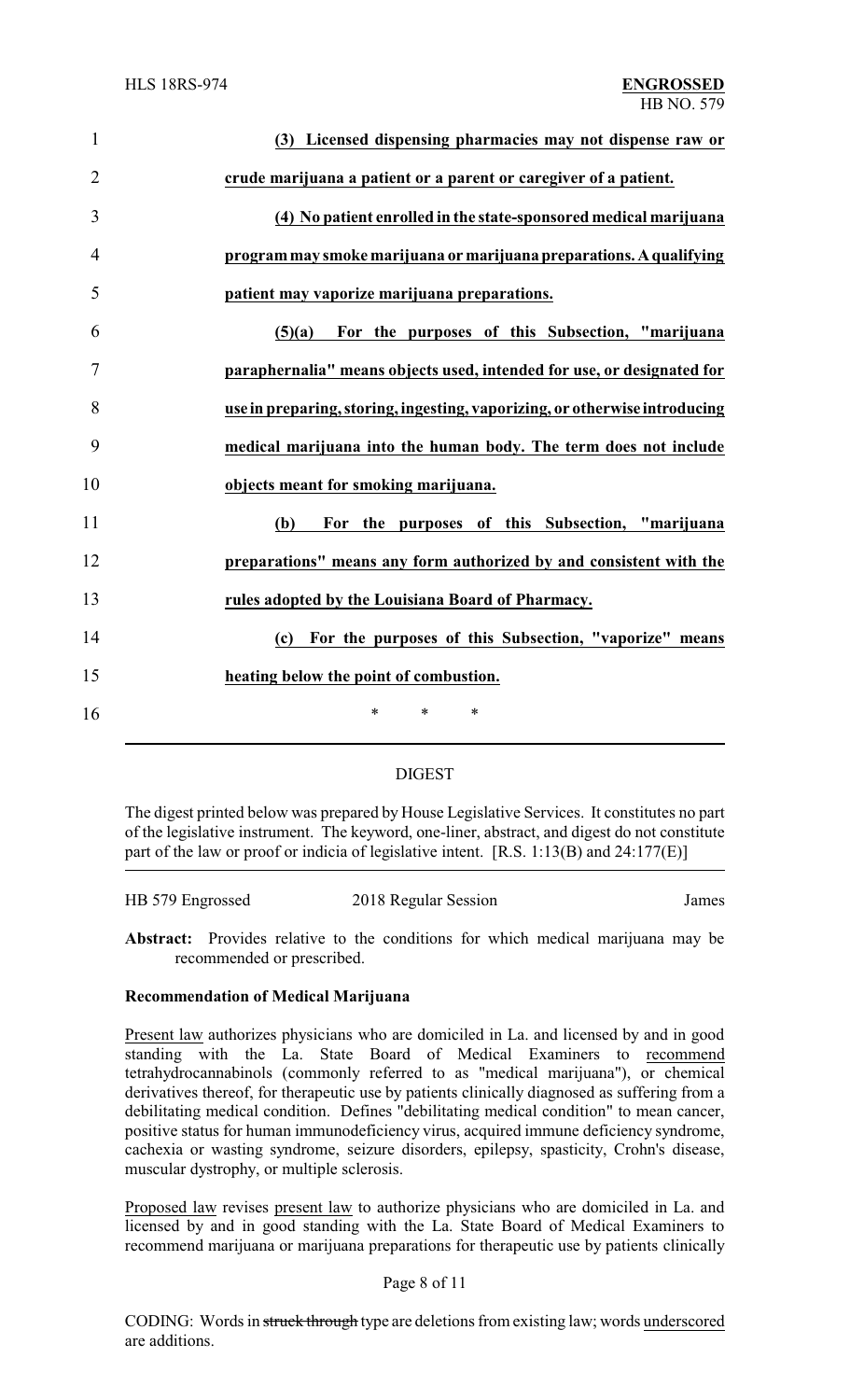diagnosed as suffering from a debilitating medical condition. Adds the following to the set of conditions for which medical marijuana may be recommended:

- (1) Glaucoma.
- (2) Severe muscle spasms.
- (3) Intractable pain.
- (4) Post-traumatic stress disorder.

Proposed law defines "intractable pain" as a pain state in which the cause of the pain cannot be removed or otherwise treated with the consent of the patient and which, in the generally accepted course of medical practice, no relief or cure of the cause of the pain is possible, or none has been found after reasonable efforts. Provides further that intractable pain is pain so chronic and severe as to otherwise warrant an opiate prescription.

Proposed law provides that any member of the public may petition the La. State Board of Medical Examiners for the addition of serious medical conditions and medical marijuana treatment options.

Present law requires the La. Board of Pharmacy to develop an annual, nontransferable specialty license for a pharmacy to dispense recommended marijuana for therapeutic use. Provides that the number of such licenses shall be no more than ten. Proposed law retains present law and authorizes pharmacists licensed pursuant to present law to dispense marijuana preparations and marijuana paraphernalia to patients, their caregivers, and minor patients' domiciliary parents.

Proposed law stipulates that licensed marijuana dispensing pharmacies maynot dispense raw or crude marijuana a patient or a parent or caregiver of a patient.

Proposed law prohibits smoking but allows vaporizing of marijuana or marijuana preparations.

Proposed law establishes the following defined terms and corresponding definitions for purposes of proposed law:

- (1) "Marijuana paraphernalia" means objects used, intended for use, or designated for use in preparing, storing, ingesting, vaporizing, or otherwise introducing medical marijuana into the human body. The term does not include objects meant for smoking marijuana.
- (2) "Marijuana preparations"means any form authorized by and consistent with the rules adopted by the La. Board of Pharmacy.
- (3) "Vaporize" means heating below the point of combustion.

## **Prescription of Medical Marijuana**

Present law authorizes physicians who are domiciled in La. and licensed by and in good standing with the La. State Board of Medical Examiners to prescribe, rather than recommend, medical marijuana for therapeutic use by patients clinically diagnosed as suffering from a debilitating medical condition if and when the U.S. Drug Enforcement Administration reclassifies marijuana from a Schedule I drug to a Schedule II drug, thereby allowing the drug to be legally prescribed. Defines "debilitating medical condition" to mean cancer, positive status for human immunodeficiency virus, acquired immune deficiency syndrome, cachexia or wasting syndrome, seizure disorders, epilepsy, spasticity, Crohn's disease, muscular dystrophy, or multiple sclerosis.

#### Page 9 of 11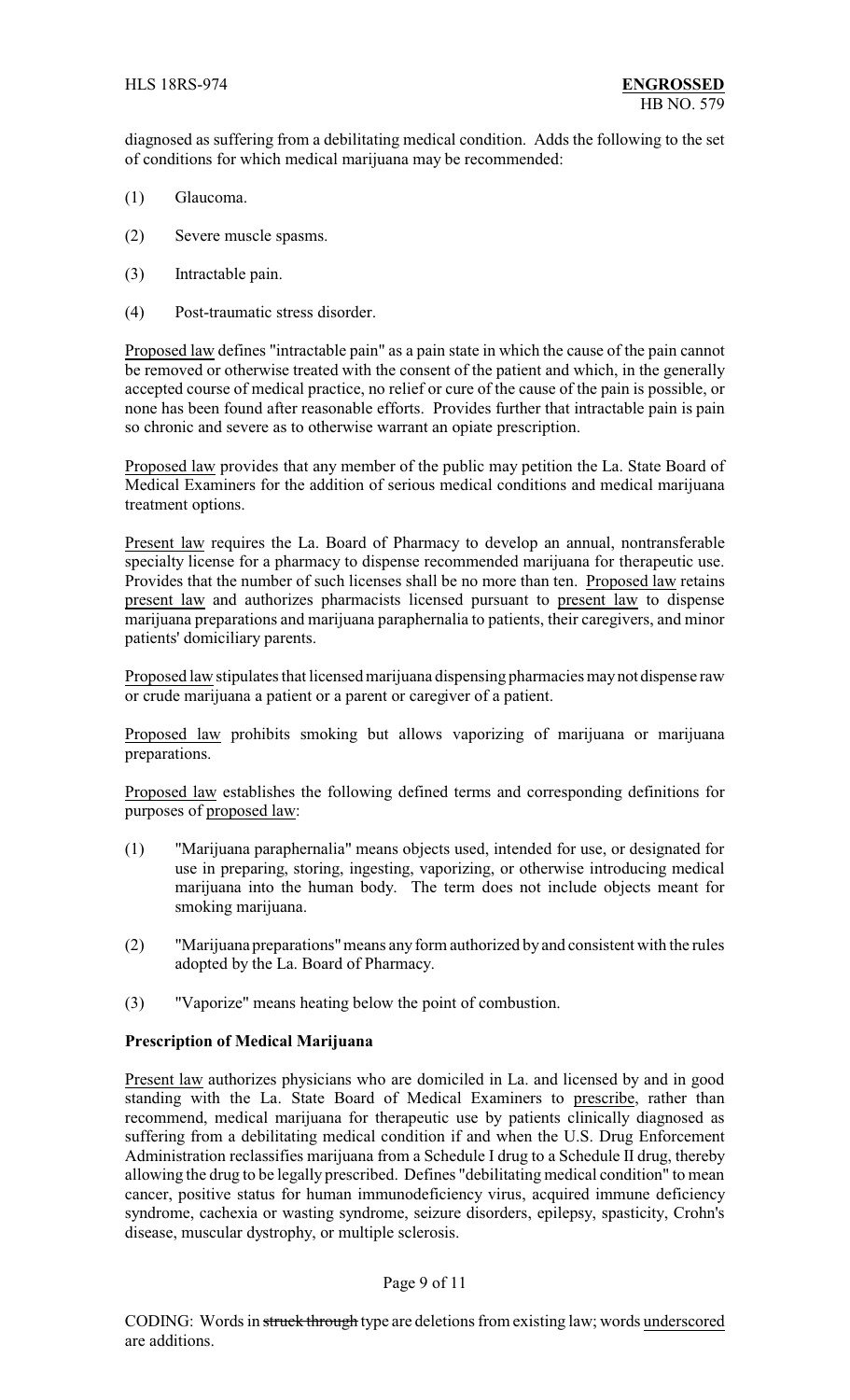Proposed law revises present law to authorize physicians who are domiciled in La. and licensed by and in good standing with the La. State Board of Medical Examiners to prescribe marijuana or marijuana preparations for therapeutic use by patients clinically diagnosed as suffering from a debilitating medical condition. Adds the following to the set of conditions for which medical marijuana may be prescribed:

- (1) Glaucoma.
- (2) Severe muscle spasms.
- (3) Intractable pain.
- (4) Post-traumatic stress disorder.

Proposed law defines "intractable pain" as a pain state in which the cause of the pain cannot be removed or otherwise treated with the consent of the patient and which, in the generally accepted course of medical practice, no relief or cure of the cause of the pain is possible, or none has been found after reasonable efforts. Provides further that intractable pain is pain so chronic and severe as to otherwise warrant an opiate prescription.

Proposed law provides that any member of the public may petition the La. State Board of Medical Examiners for the addition of serious medical conditions and medical marijuana treatment options.

Present law requires the La. Board of Pharmacy to develop an annual, nontransferable specialty license for a pharmacy to dispense prescribed marijuana for therapeutic use. Provides that the number of such licenses shall be no more than ten. Proposed law retains present law and authorizes pharmacists licensed pursuant to present law to dispense marijuana preparations and marijuana paraphernalia to patients, their caregivers, and minor patients' domiciliary parents.

Proposed law stipulates that licensed marijuana dispensing pharmacies maynot dispense raw or crude marijuana a patient or a parent or caregiver of a patient.

Proposed law prohibits smoking but allows vaporizing of marijuana or marijuana preparations.

Proposed law establishes the following defined terms and corresponding definitions for purposes of proposed law:

- (1) "Marijuana paraphernalia" means objects used, intended for use, or designated for use in preparing, storing, ingesting, vaporizing, or otherwise introducing medical marijuana into the human body. The term does not include objects meant for smoking marijuana.
- (2) "Marijuana preparations"means anyform authorized by and consistent with the rules adopted by the La. Board of Pharmacy.
- (3) "Vaporize" means heating below the point of combustion.

(Amends R.S.  $40:1046(A)$  and (G) and R.S.  $40:1046(A)$  and (G) as amended and reenacted by Section 2 of Act No. 96 of the 2016 R.S.)

## Summary of Amendments Adopted by House

The Committee Amendments Proposed by House Committee on Health and Welfare to the original bill:

## Page 10 of 11